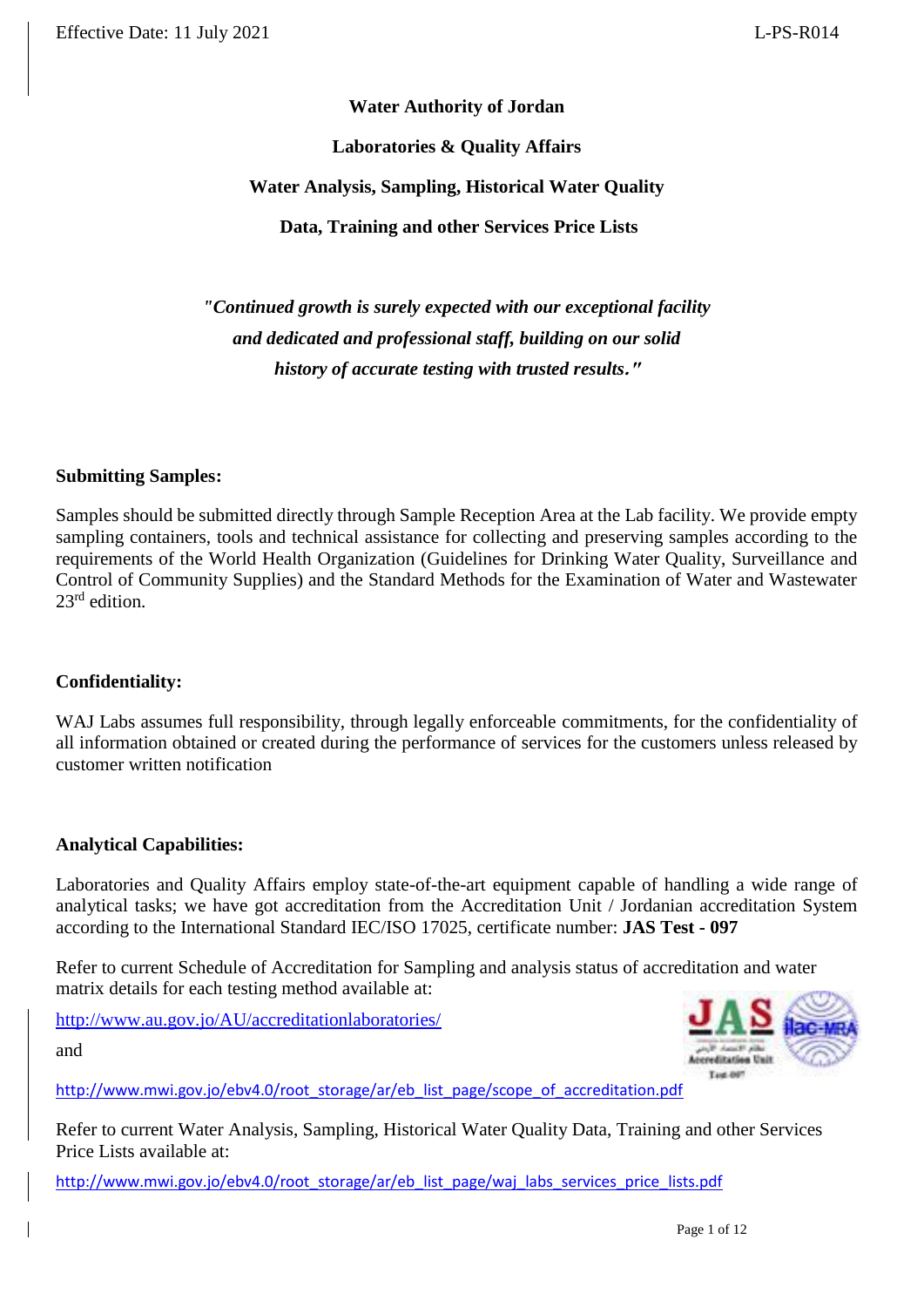$\overline{\phantom{a}}$ 

 $\overline{\phantom{a}}$ 

# **A-Water and Wastewater Analysis Services Price List**

# **1- Drinking Water Chemistry**

| <b>Analysis</b>                                                                    | <b>Method Used</b>                       | SM Method<br><b>Number</b>                        | <b>Result</b><br><b>Release</b> | <b>Unit Price</b><br>(JD/Sample) |
|------------------------------------------------------------------------------------|------------------------------------------|---------------------------------------------------|---------------------------------|----------------------------------|
| pH                                                                                 | Electrometric-Metrohm                    | 4500 HB                                           | 3                               | $\overline{2}$                   |
|                                                                                    | Electrometric-Orion                      |                                                   |                                 |                                  |
|                                                                                    | Laboratory Method (Orion)                | 2510 B                                            |                                 |                                  |
| <b>Electrical Conductivity</b>                                                     | Laboratory Method (Hanna)                |                                                   | 3                               | 2.5                              |
| <b>Electrical Resistivity</b>                                                      | Calculation from EC                      | 2510 B                                            | 3                               | 2.5                              |
| Turbidity                                                                          | Nephelometric Method                     | 2130 B                                            | 3                               | $\overline{4}$                   |
| <b>Total Dissolved Solids</b>                                                      | Calculation by Factor to EC<br>Ratio     | 1030E                                             | 6                               | 2.5                              |
| <b>Total Dissolved Solids</b><br>(Ca, Mg, Na, K, NO3, Cl, SO4, SIO2, HCO3, CO3, F) | Calculation by Analysis and<br>Summation | 1030 E                                            | 3                               | 80                               |
| Calcium, Magnesium, Potassium, Sodium                                              | Ion Chromatography                       | In-house                                          | 6                               | 11 each                          |
| Bromide, Chloride, Nitrite, Nitrate, Sulfate                                       | Ion Chromatography                       | $4110$ <sub>B</sub>                               | 6                               | 11 each                          |
| Nitrate                                                                            | Ion Chromatography                       | 4110 NO3-<br>B                                    |                                 | 11                               |
| Boron                                                                              | Spectrophotometer<br>Azomethine-H        | Soil analysis<br>Part<br>2/Second<br>Edition 25-S | $\overline{4}$                  | 15                               |
| Sulfide                                                                            | Iodomertic                               | 4500F                                             | $\overline{4}$                  | 9                                |
| Silica                                                                             | Heteropoly Blue Method                   | 4500 C                                            | $\overline{4}$                  | 15                               |
| Ammonium                                                                           | Colorimetric Method                      | In-house                                          | $\overline{4}$                  | 15                               |
| Ortho-Phosphate                                                                    | Stannous Chloride/Agi                    | 4500-PD                                           | $\overline{4}$                  | 10                               |
|                                                                                    | <b>Stannous Chloride</b>                 |                                                   |                                 |                                  |
|                                                                                    | Potentiometric Titrimetric               |                                                   |                                 |                                  |
| Carbonate, Bicarbonate, Hydroxide                                                  | Titrimetric-manual                       | 2320 B                                            | $\overline{4}$                  | 10 each                          |
|                                                                                    | Potentiometric Titrimetric               |                                                   |                                 |                                  |
| Alkalinity                                                                         | Titrimetric-manual                       | 2320 B                                            | $\overline{4}$                  | 10                               |
|                                                                                    | <b>EDTA</b> Titrimetric                  | 2320C                                             |                                 |                                  |
| Hardness as CaCO <sub>3</sub>                                                      | Ion Chromatography                       | 2320B                                             | $\overline{4}$                  | 10                               |
| Color                                                                              | Visual Comparison Color                  | 2120 B                                            | $\overline{4}$                  | 8                                |
| Anionic Surfactants (ABS)                                                          | Colorimetric                             | Operating<br>Manual                               | $\overline{4}$                  | 20                               |
| Fluoride                                                                           | <b>Colorimetric SPADNS</b><br>Method     | 4500 F D                                          | $\overline{4}$                  | 10                               |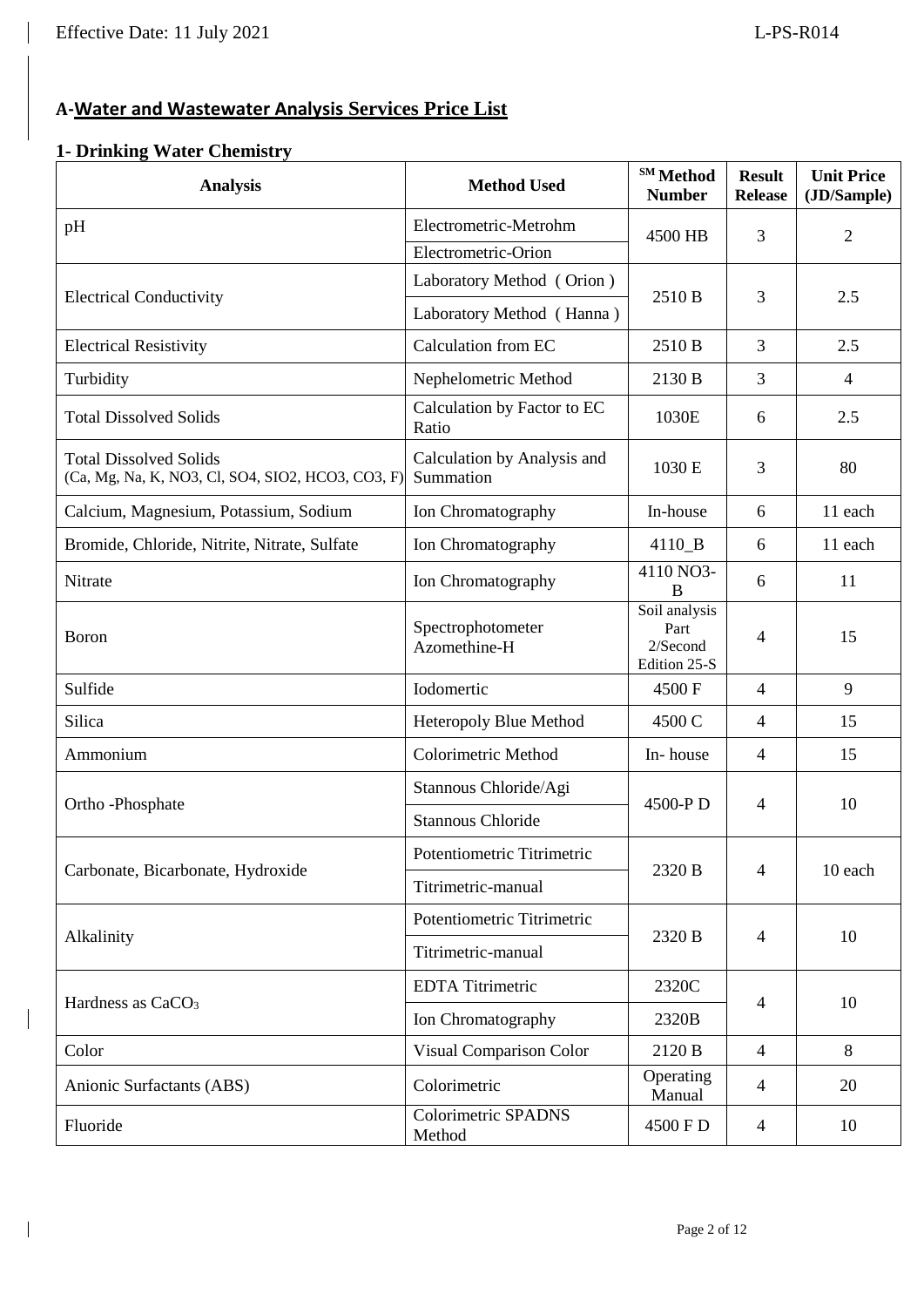$\mathbf{I}$ 

| <b>Analysis</b>                                                                                                                                                                                                                        | <b>Method Used</b>                                                                | SM Method<br><b>Number</b>                              | <b>Result</b><br><b>Release</b> | <b>Unit Price</b><br>(JD/Sample) |
|----------------------------------------------------------------------------------------------------------------------------------------------------------------------------------------------------------------------------------------|-----------------------------------------------------------------------------------|---------------------------------------------------------|---------------------------------|----------------------------------|
| <b>Heavy Metals:</b><br>Iron, Manganese, Nickel, Lead, Cadmium,<br>Cobalt, Chromium, Copper, Silver, Lithium,<br>Aluminum, Beryllium, Zinc, Molybdenum,<br>Antimony, Tin, Strontium, Barium, Vanadium,<br>Boron, Arsenic, Selenium     | <b>Inductively Coupled</b><br>Plasma/Atomic Emission<br>Spectroscopy.             | 3120 B                                                  | 10                              | 20 each                          |
| Arsenic, Selenium                                                                                                                                                                                                                      | Atomic Absorption<br>Spectrometric/Hydride<br>Generation                          | 3114 C                                                  | 10                              | 20 each                          |
| Cyanide                                                                                                                                                                                                                                | Colorimetric                                                                      | Operation<br>Manual<br>Hach/Dr 2800                     | $\overline{4}$                  | 25                               |
| Mercury                                                                                                                                                                                                                                | Atomic Absorption Spectrometric<br>/Hydride Generation-Cold Vapor                 | 3112 B                                                  | 10                              | 20                               |
|                                                                                                                                                                                                                                        | Atomic Absorption Spectrometric<br>/ Hydride Generation                           | 3114 C                                                  |                                 |                                  |
| Persulfate-Ultraviolet Oxidation<br>Total Organic Carbon (TOC)<br>Persulfate-Ultraviolet Oxidation/<br>Fusion                                                                                                                          |                                                                                   | 5310 C                                                  | $\overline{4}$                  | 20                               |
| Odor                                                                                                                                                                                                                                   | <b>Threshold Odor Test</b>                                                        | 2150 B                                                  | $\overline{4}$                  | 7                                |
| Bisphenol-A                                                                                                                                                                                                                            | BPA on LC/MS/MS<br>(Mass&LC Symbiosis)                                            |                                                         | 14                              | 75                               |
| <b>Volatile Organic Compounds:</b><br>Benzene, Ethyl Benzene, O-Xylene, P&M-<br>Xylene, Tetrachloroethylen, Trichloroethylene                                                                                                          | Gas Chromatography with<br>head space / FID                                       | In-house                                                | 10                              | 140                              |
| <b>Organo Chlorinated Pesticides</b><br>Linden, A-BHC, B-BHC, D-BHC, Aldrin,<br>Endosulfane 1, P,P-DDE, ieldrin, Endrin, P,P-<br>DDD, Endosulfane 2, P,P-DDT,<br>Endrinaldehyde,<br>Endosulfanesulfate, Methoxychlore,<br>Endrinketone | Solid Phase Extraction/Gas<br>Chromatographic/Electron<br><b>Capture Detector</b> | 6630 B                                                  | 14                              | 170                              |
| Linden, Aldrin, Dieldrin, Endrin, P,P-DDT                                                                                                                                                                                              |                                                                                   |                                                         |                                 | 100                              |
| <b>Chlorophenoxy Herbicides</b><br>2,4,5-T (Herbicides)<br>2,4-D (Herbicides)                                                                                                                                                          | Solid Phase Extraction-HPLC<br>Performance                                        | LC Work<br>Station class<br>Vp<br>Instruction<br>Manual | 14                              | 100                              |
| Trihalomethanes (T.THM)                                                                                                                                                                                                                | Head Space Trap<br>Analyzer/Gas<br>Chromatography/ECD                             | In-House<br>Method<br>British1984-<br>1985              | 4                               | 70                               |

**For the samples with EC≥30000 µS/cm, 10% extra cost will be added to all drinking water tests prices**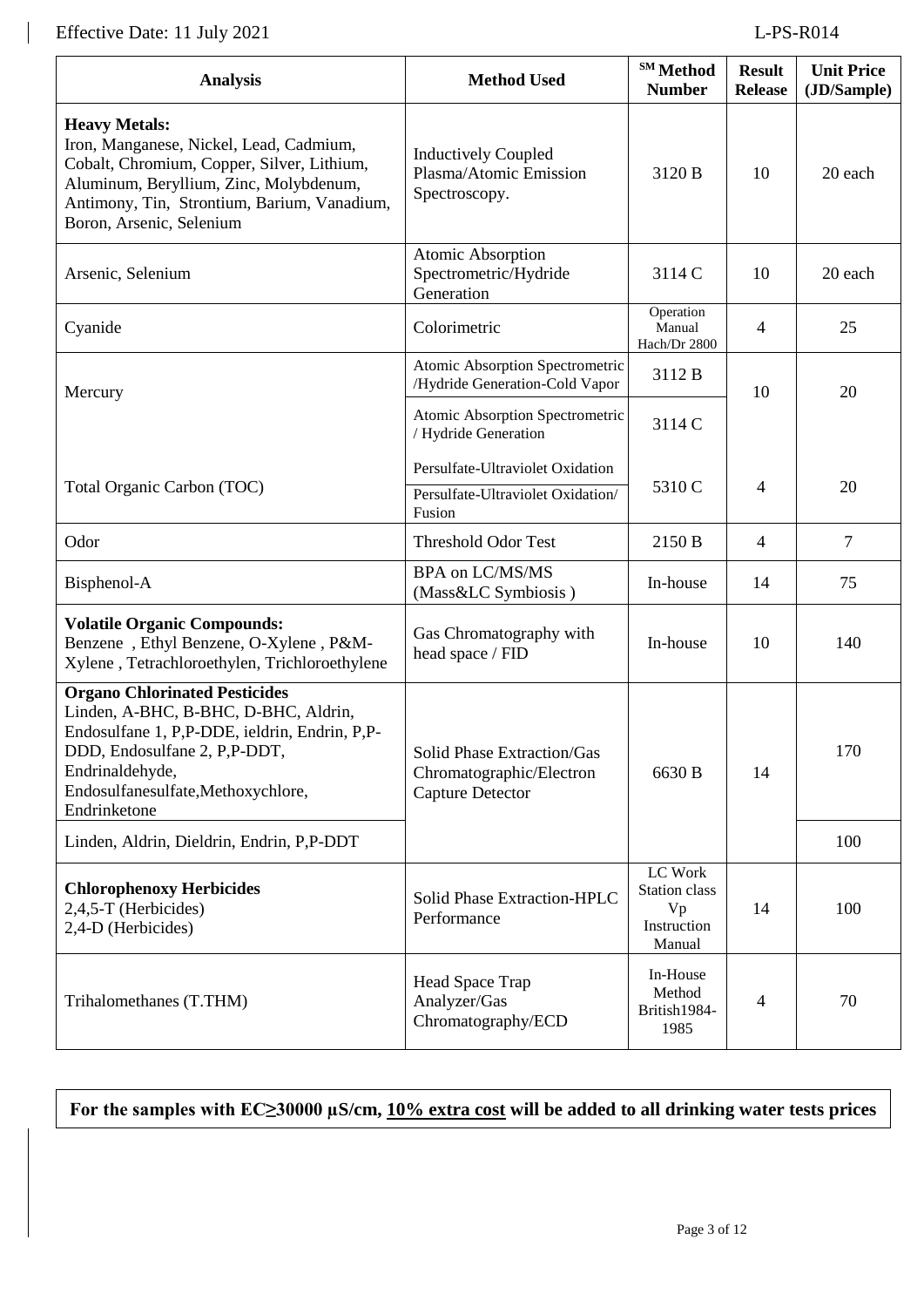# **2- 2- Environmental Isotope Analysis**

| <b>Analysis</b>                             | <b>Method Used</b>                                                                                                                                                          | <sup>SM</sup> Method Number                               | <b>Result</b><br><b>Release</b> | <b>Unit Price</b><br>(JD/Sample) |
|---------------------------------------------|-----------------------------------------------------------------------------------------------------------------------------------------------------------------------------|-----------------------------------------------------------|---------------------------------|----------------------------------|
| Oxygen 18                                   | LWIA EP-45                                                                                                                                                                  | LGR                                                       | 10                              | 50                               |
| Deuterium                                   | LWIA EP-45                                                                                                                                                                  | LGR                                                       | 10                              | 30                               |
| Rn 222                                      | <b>Liquid Scintillation Spectrometry</b>                                                                                                                                    | Modified from SM (7500-Rn B)                              | 5                               | 50                               |
|                                             | Quantulus (1220) 7500-Rn                                                                                                                                                    | Modified from SM (7500-RN)                                | 5                               | 50                               |
|                                             | <b>ORTEC-Gamma Spectroscopy</b>                                                                                                                                             |                                                           |                                 |                                  |
| Ra 228 in Water sample                      | Canbera Evaporative Enrichment<br>and Gamma Spectroscopy                                                                                                                    | 7500-Ra E                                                 | 10                              | 100                              |
|                                             | <b>ORTEC-Gamma Spectroscopy</b>                                                                                                                                             |                                                           | 30                              | 70                               |
| Ra 226 in Water sample                      | Canbera Evaporative Enrichment<br>and Gamma Spectroscopy                                                                                                                    | 7500-Ra E                                                 | 40                              | 100                              |
| Tritium                                     | Electrolytic Tritium Enrichment                                                                                                                                             | Modified from (IAEA),<br>Technical Report Note No. 19     | 30                              | 70                               |
| AU (Gold)                                   | EPA-200.8 by ICPMS                                                                                                                                                          |                                                           | 14                              | 35                               |
|                                             | <b>Evaporation and Liquid</b><br><b>Scintilation Counting -Quantulus</b>                                                                                                    | Modified From SM (7110 B)                                 | 10                              | 120                              |
| Gross Alpha, Gross Beta                     | <b>Evaporation and Liquid</b><br><b>Scintillation Counting</b>                                                                                                              |                                                           | 10                              | 120                              |
| Lead 210 in Water<br>Sample                 | Modified from Eichrom<br>Determination of Pb 210 by Resin<br><b>Extraction and Liquid</b><br>Analytical Procedure OTOW1<br><b>Scintillation Counter</b><br>rev <sub>2</sub> |                                                           | 20                              | 120                              |
| Thorium in water sample                     | Modified from Environmental<br>Determination by Inductively<br>Coupled Plazma/Mass<br>Protection Agency (EPA)                                                               |                                                           | 10                              | 50                               |
| <b>Uranium</b> in Water<br>sample           | Determination by Inductivity<br>Coupled Plazma/Mass<br>Spectrometry                                                                                                         | Method 200.8                                              | 10                              | 50                               |
| Carbon 14                                   | Measurement of C-14 by Benzene<br>Synthesis Line and Liquid<br><b>Scintillation Counter</b>                                                                                 | Modified from (IAEA)<br>Technical Procedure #25<br>(1980) | 60                              | 200                              |
| Carbon 13                                   | Measurement of C-13 by Picarro<br>Isotopic CO2 Analyzer                                                                                                                     | In-house method derived from<br>Picarro Catalogue         | 60                              | 50                               |
| Potassium40 in Soil<br>sample               |                                                                                                                                                                             |                                                           | 10                              |                                  |
| Radium 226 in soil<br>sample                | Counting by Gamma<br>Spectrometer HPGE-BE 5030                                                                                                                              | Modified from SM (7120)                                   | 30                              | 50 each                          |
| Thorium 232 in Soil<br>sample as Radium 228 |                                                                                                                                                                             |                                                           | 10                              |                                  |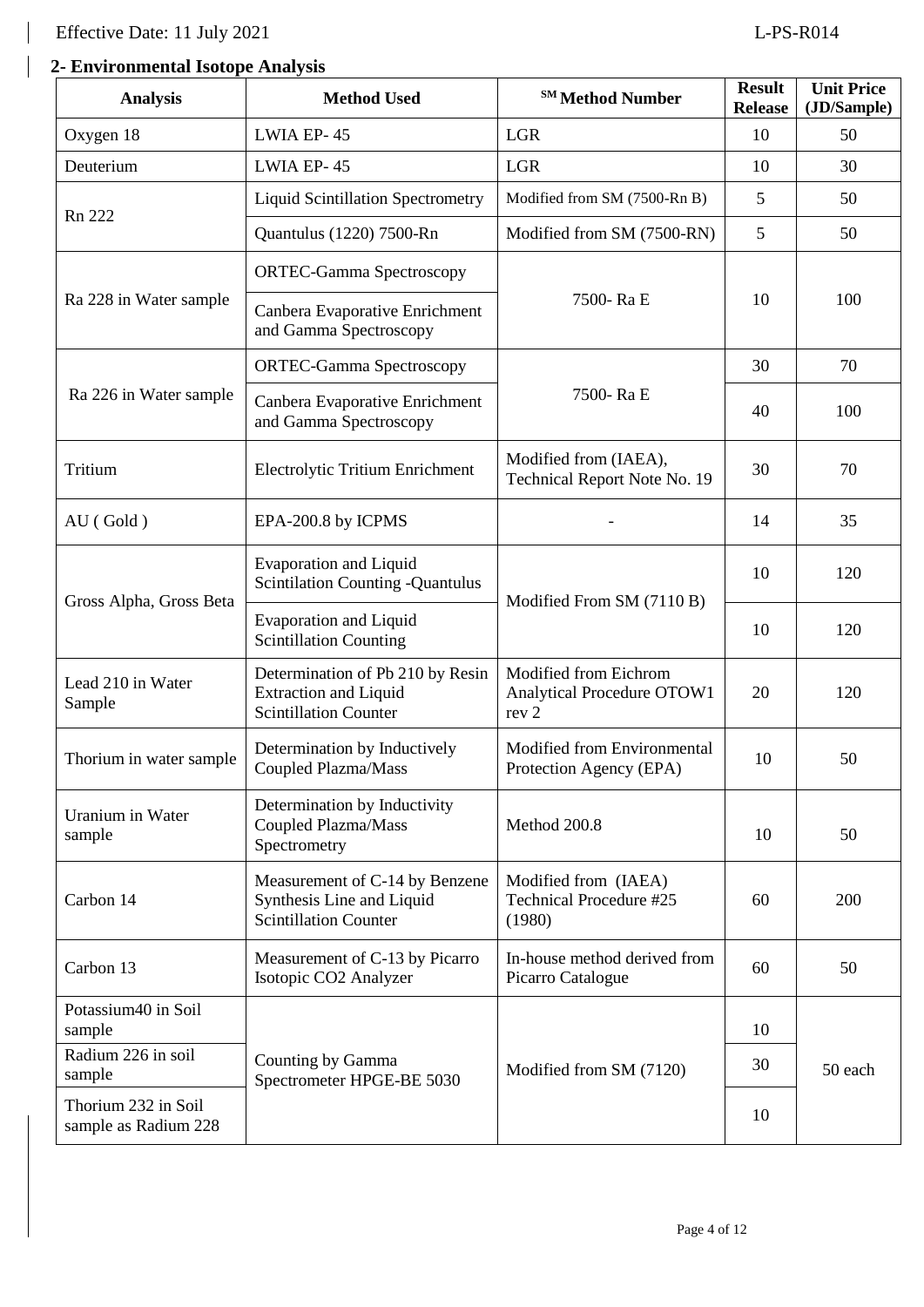$\overline{\phantom{a}}$ 

# **3- Microbiological Analysis for Drinking and Waste Water**

| <b>Analysis</b>                                                     | <b>Method Used</b>                                                                           | SM Method<br><b>Number</b>        | <b>Result</b><br><b>Release</b> | <b>Unit Price</b><br>(JD/Sample) |
|---------------------------------------------------------------------|----------------------------------------------------------------------------------------------|-----------------------------------|---------------------------------|----------------------------------|
| <b>Total Coliforms</b>                                              |                                                                                              | 9221 A, B                         | $\overline{4}$                  | 20                               |
| Escherichia coli                                                    | Multiple Tube<br>Fermentation                                                                | 9221 F(1)                         | $\overline{4}$                  | 17                               |
| Fecal Coliforms (Total Thermotolerant Coliforms)                    |                                                                                              | 9221 E(1)                         | $\overline{4}$                  | 18                               |
| Total Coliforms and <i>Escherichia coli</i><br>(Presence/Absence)   | <b>Enzyme Substrate</b><br><b>Test Colilert From</b>                                         | 9223 B                            | $\overline{4}$                  | 28                               |
| Total Coliforms and Escherichia coli (Quantitative)                 | <b>IDEXX</b>                                                                                 |                                   | $\overline{4}$                  | 35                               |
| Total Coliforms / Sludge sample                                     |                                                                                              |                                   | 10                              | 40                               |
| Escherichia coli / Sludge sample                                    | EPA Method (1681)                                                                            |                                   | 10                              | 40                               |
| Fecal Coliforms (Total Thermotolerant Coliforms) /<br>Sludge sample |                                                                                              |                                   | 10                              | 40                               |
| Total Coliforms and Escherichia coli<br>(Presence/Absence)          | Colitag Test / ATP<br>D05-0035                                                               | <b>User Manual</b>                | 4                               | 22                               |
| Pseudomonas aeruginosa                                              | Multiple Tube<br>Technique                                                                   | 9213F                             | 5                               | 20                               |
| Pseudomonas aeruginosa (Presence/Absence)                           | Bacterial Enzyme<br>Detection                                                                |                                   | $\overline{4}$                  | 45                               |
| Pseudomonas aeruginosa (Quantitative)                               | Technology<br>"Pseudolert" From<br><b>IDEXX</b>                                              | <b>User Manual</b>                | 4                               | 50                               |
| Bacterial Identification to species/Aerobic Bacteria                | Vitek 2 Compact 15                                                                           | <b>User Manual</b>                | 5                               | 50                               |
| Bacterial Identification to species/Anaerobic<br>Bacteria           | by Biomerieux                                                                                |                                   | 5                               | 55                               |
| Bacterial Identification to species/Fungi                           | System                                                                                       |                                   | 5                               | 60                               |
| Vibrio Cholerae                                                     | <b>Standard Method</b><br>21th Edition 2005<br>9260 H                                        | 9260 H                            | 7                               | 40                               |
| Cryptosporidium and Giardia                                         | Method $16\overline{23}$ /<br>Cryptosporidium &<br>Giardia in Water by<br>Filtration /IMS/FA | EPA 1623                          | 10                              | 400                              |
| Chlorophyll-a                                                       | Fluorometric<br>Determination                                                                | 10200 H 1, 3                      | 6                               | 25                               |
| Fungi                                                               | <b>Membrane Filtration</b>                                                                   | 9610 A, D                         | 9                               | 25                               |
| Heterotrophic Plate Count                                           | Membrane Filtration /<br>Spread Plate / Pour<br>Plate                                        | 9215<br>A,B,C,D                   | $\overline{4}$                  | 20                               |
| <b>Free Living Nematodes</b>                                        | <b>Membrane Filtration</b>                                                                   | (AWWA)<br>Manual Ch5<br>& 10200C2 | $\overline{4}$                  | 20                               |
| Amoebae                                                             | <b>Membrane Filtration</b>                                                                   | <b>User Manual</b>                | $\overline{4}$                  | 20                               |
| Sulfate-Reducing Bacteria                                           | Membrane<br>Filtration/Culture                                                               | 9240 D4                           | 23                              | 35                               |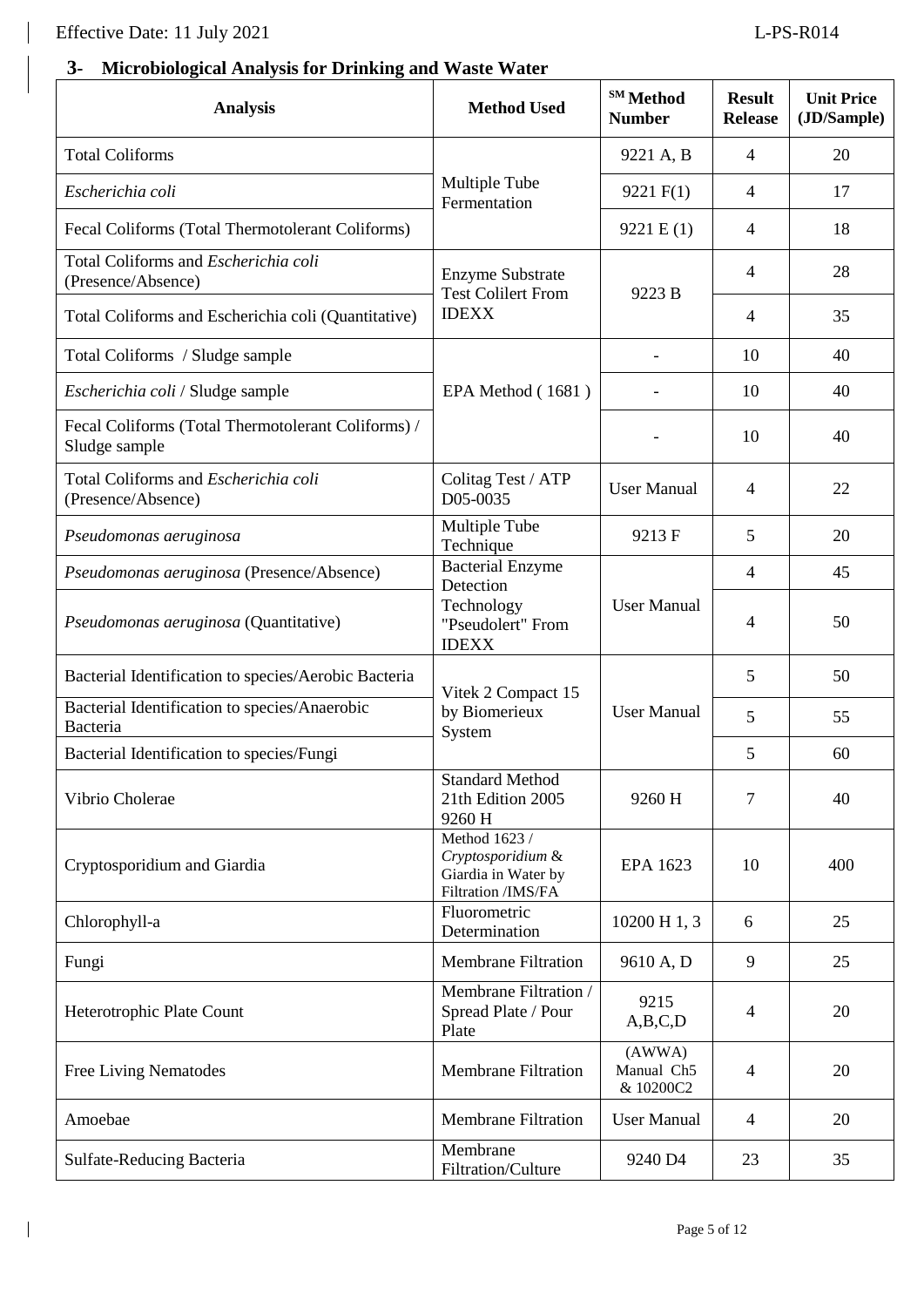Effective Date: 11 July 2021 L-PS-R014

 $\begin{array}{c} \hline \end{array}$ 

| <b>Analysis</b>                                           | <b>Method Used</b>                                   | SM Method<br><b>Number</b>                                   | <b>Result</b><br><b>Release</b> | <b>Unit Price</b><br>(JD/Sample) |
|-----------------------------------------------------------|------------------------------------------------------|--------------------------------------------------------------|---------------------------------|----------------------------------|
| Clostridium perfringens                                   | <b>Membrane Filtration</b>                           | The Micro-<br>biology of<br>Drinking<br>Water 2010<br>part 6 | 4                               | 32                               |
| Iron Bacteria                                             | Membrane Filtration /<br>direct microscopy           | 9240 B                                                       | 4                               | 25                               |
| Fecal Streptococcus & Enterococcus                        | Multiple Tube<br>Fermentation                        | 9230 A,B                                                     | 6                               | 30                               |
| Enterococcus (Presence/Absence)                           | Fluorogenic Test by                                  | 9230 D                                                       | 4                               | 45                               |
| Enterococcus (Quantitative)                               | <b>Enterolert by IDEXX</b>                           |                                                              |                                 | 50                               |
| Salmonella                                                | General Qualitative<br>Isolation &<br>Identification | 9260 B                                                       | 10                              | 40                               |
| Salmonella / Sludge sample                                | EPA Method (1682)                                    |                                                              | 10                              | 70                               |
| Helminth Eggs Count and Identification                    | Sedimentation-<br>Floatation/Schwartzb<br>road       | <b>WHO 1989</b>                                              | 5                               | 45                               |
| Helminth Eggs Count and Identification / Sludge<br>sample | EPA/6.25/R-<br>92/013/1992                           |                                                              | 10                              | 90                               |
| Enteroviruses / Sludge sample                             | EPA-600/9-84/013<br>(R7) Modified 1989               |                                                              | 10                              | 350                              |
| Enteroviruses / Waste water                               | EPA-600/9-84/013<br>(R7) Modified 1989               |                                                              | 10                              | 350                              |
| Shigella                                                  | SM 21th Edition<br>2005 9260 E                       | 9260 E                                                       | 10                              | 40                               |
| Algae                                                     | Sedimentation<br>Technique                           | 10200 F                                                      | 5                               | 20                               |
| Campylobacter jejuni                                      | Membrane filtration<br>Technique                     | 9260G                                                        | 7                               | 50                               |
| Legionella spp.                                           | Membrane filtration<br>Technique                     | 9260J                                                        | 12                              | 110                              |
| Diarrheagenic Escherichia coli O157:H7                    | Fermentation<br>Technique                            | 9260F                                                        | 5                               | 40                               |
| <b>Sulfur Oxidizing Bacteria</b>                          | Mutiple Tube<br>Fermentation (Ref:<br>MIC-TFC-R003)  | 9240 D/59,<br>9240 D/5C                                      | 10                              | 40                               |
| Seven Hours Fecal coliform test                           | Membrane filtration<br>Technique                     | 9211B                                                        | $\overline{2}$                  | 30                               |
| <b>Total Coliforms</b>                                    | Multiple Tube<br>Fermentation                        | 9221 A, B                                                    | $\overline{4}$                  |                                  |
| Pseudomonas aeruginosa                                    | Multiple Tube<br>Technique                           | 9213 F                                                       | 5                               | 50                               |
| Fungi                                                     | <b>Membrane Filtration</b>                           | 9610 A, D                                                    | 9                               |                                  |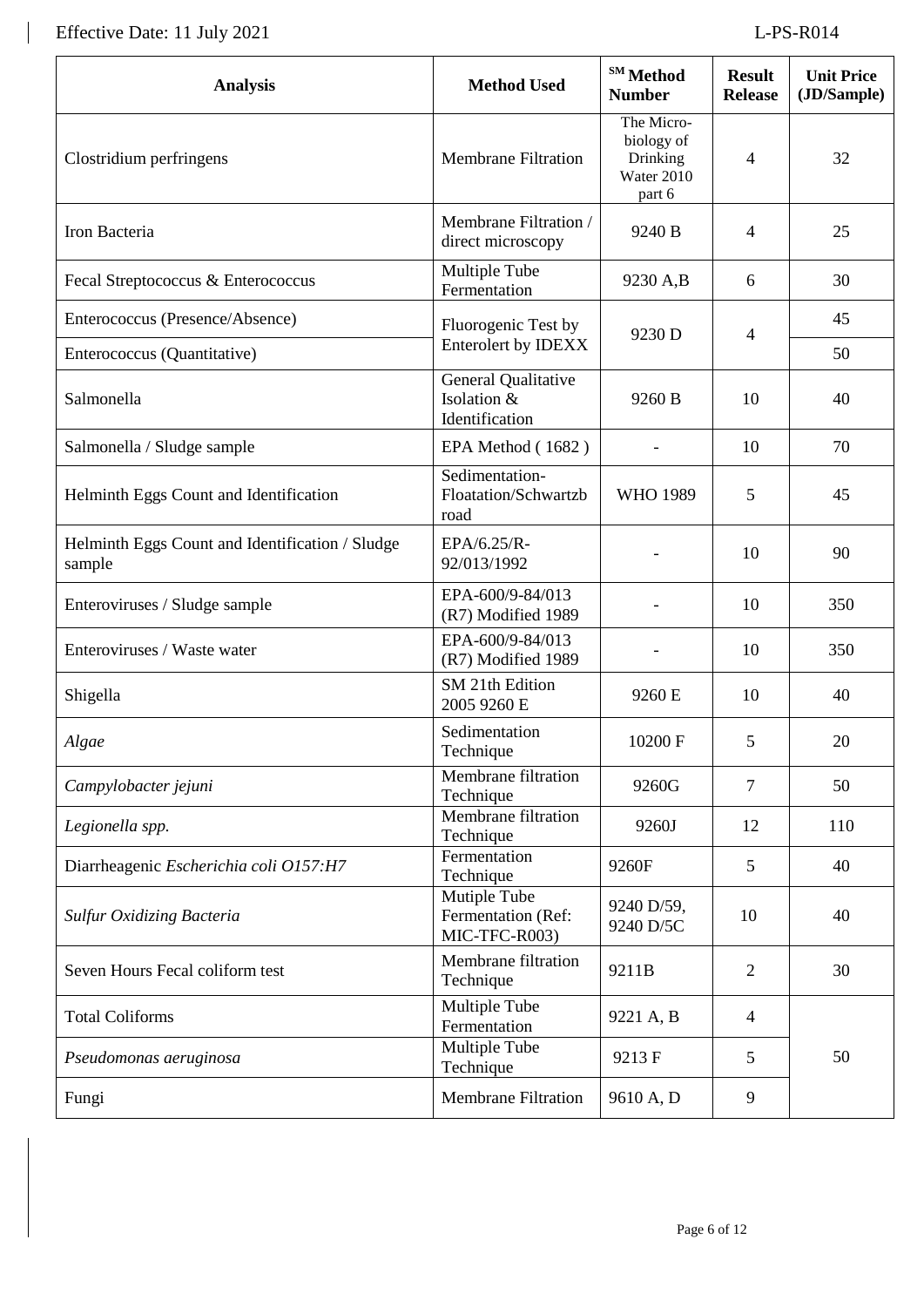$\overline{\phantom{a}}$ 

 $\overline{\phantom{a}}$ 

# **4- Wastewater Chemistry**

| <b>Analysis</b>                                           | <b>Method Used</b>                                 | <b>SMMethod</b><br><b>Number</b> | <b>Result</b><br><b>Release</b> | <b>Unit Price</b><br>(JD/Sample) |
|-----------------------------------------------------------|----------------------------------------------------|----------------------------------|---------------------------------|----------------------------------|
| pH                                                        | Electrometric-Hana                                 | 4500 H+B                         | $\overline{3}$                  | $\overline{2}$                   |
|                                                           | Electrometric-Mantic                               |                                  |                                 |                                  |
| Turbidity                                                 | Nephelometric                                      | 2130 B                           | 3                               | $\overline{4}$                   |
| Biological Oxygen Demand (BOD5)                           | 5 day BOD Test / LUM<br>5 day BOD Test / Titration | 5210 B                           | $\overline{7}$                  | 28                               |
| Biological Oxygen Demand (BOD5) /<br>Sludge sample        | <b>BOD Test / LUM</b>                              | 5210 B                           | 9                               | 35                               |
| Biochemical Oxygen Demand / Filtered                      | 5 day BOD Test                                     | 5210 B                           | $\overline{7}$                  | 30                               |
| Biological Oxygen Demand (BOD7)                           | 7 day BOD Test / LUM                               | 5210 B                           | 9                               | 30                               |
|                                                           | 7 day BOD Test/Titration                           |                                  |                                 |                                  |
| Biological Oxygen Demand (BOD21)                          | 21 day BOD Test/Titration                          | 5210 B                           | 21                              | 34                               |
| Chemical Oxygen Demand (COD)                              | Closed Reflux / Potentiometric<br>Titration        | 5220 C                           | 5                               | 25                               |
|                                                           | Closed Reflux/Manual Titration                     | 5220 C                           | 5                               | 25                               |
| Chemical Oxygen Demand (COD) /<br>Sludge sample           | Closed Reflux/Potentiometric                       | 5220 C                           | 5                               | 30                               |
| Total Solids / TS                                         | Drying at $103 - 105$ °C                           | 2540 B                           | 5                               | 12                               |
| Total Suspended Solids / TSS                              | Drying at $103 - 105$ °C                           | 2540 D                           | 5                               | 12                               |
| <b>Total Dissolved Solids / TDS</b>                       | Drying at 180 °C                                   | 2540 C                           | 5                               | 12                               |
| Total Fixed Solids / TFS                                  | Ignition at 550 °C                                 | 2540 E                           | 5                               | 16                               |
| Total Volatile Solids / TVS                               | Ignited at 550 °C                                  | 2540 E                           | 5                               | 16                               |
| <b>Fixed Total Dissolved Solids</b>                       | Ignited at 550 °C                                  | 2540 E                           | 5                               | 16                               |
| <b>Total Volatile Suspended Solids</b>                    | Ignited at 550 °C                                  | 2540 E                           | 5                               | 16                               |
| <b>Fixed Total Suspended Solids</b>                       | Ignited at 550 °C                                  | 2540 E                           | 5                               | 16                               |
| <b>Volatile Total Dissolved Solids</b>                    | Ignited at 550 °C                                  | 2540 E                           | 5                               | 16                               |
| % Total Solids (% TS) / Sludge sample                     | Dried at 104 °C                                    | $\overline{\phantom{a}}$         | 5                               | 15                               |
| % Total Volatile Solids (%TVS) / Sludge<br>sample         | Dried at 550 °C                                    |                                  | 5                               | 15                               |
| % Volatile solids/Total Solids (%VS/TS)/<br>Sludge sample | Dried at 550 °C / Dried at 104°C                   | 2540E/B                          |                                 | 32                               |
| Nitrate, Nitrate as N, Nitrite, Nitrite as N              | Ion Chromatography                                 | 4110 B                           | 6                               | 11 each                          |
| Kjeldahl Nitrogen                                         | Calculation                                        | User<br>Manual                   |                                 | 30                               |
| Fluoride                                                  | Ion Chromatography                                 | 4110 B                           | 5                               | 11                               |
| Sulfide                                                   | Iodometric                                         | 4500F                            | 5                               | 10                               |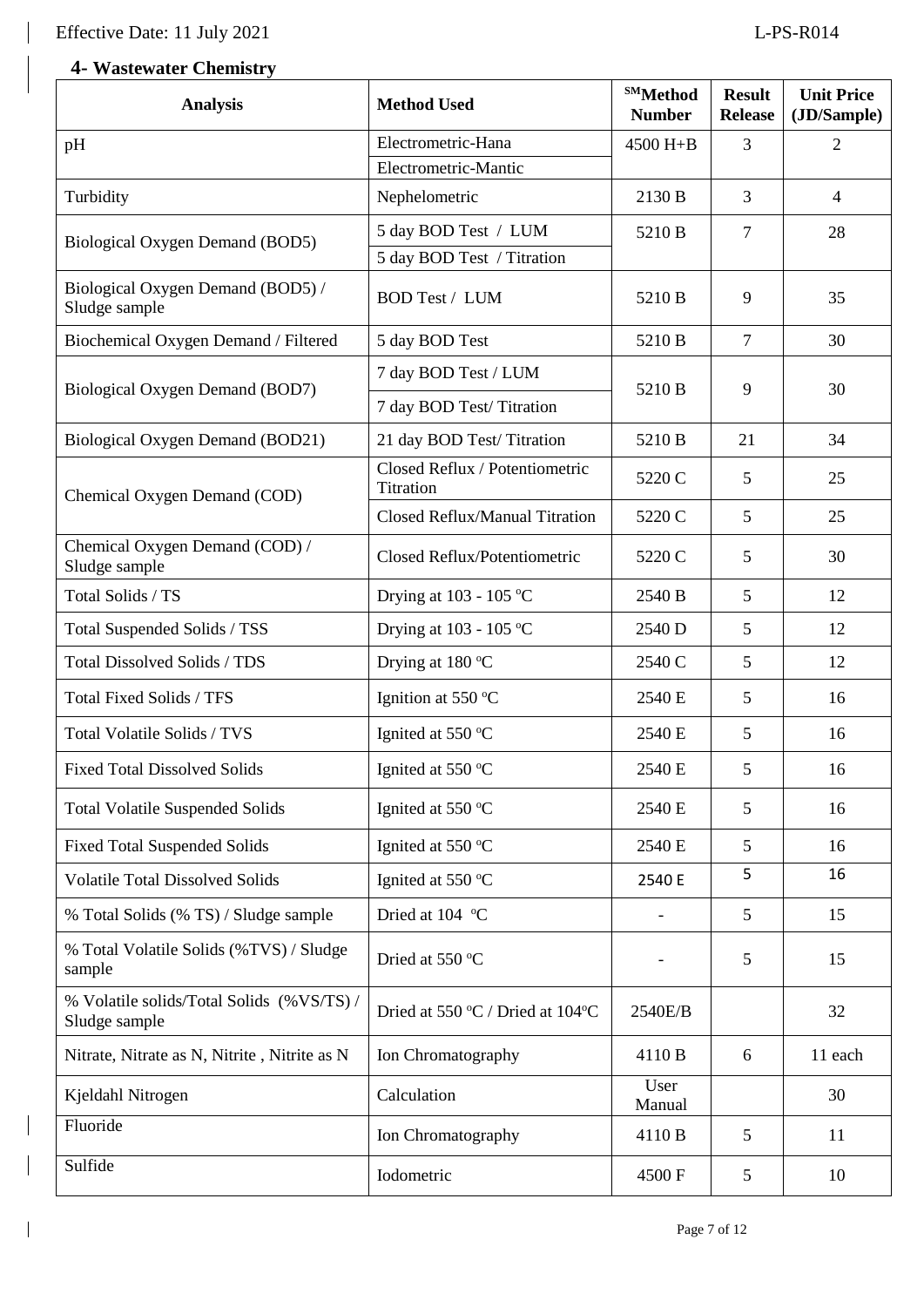| <b>Analysis</b>                                                                                                                                                                                                                                                                                     | <b>Method Used</b>                                          | <b>SMMethod</b><br><b>Number</b> | <b>Result</b><br><b>Release</b> | <b>Unit Price</b><br>(JD/Sample) |
|-----------------------------------------------------------------------------------------------------------------------------------------------------------------------------------------------------------------------------------------------------------------------------------------------------|-------------------------------------------------------------|----------------------------------|---------------------------------|----------------------------------|
| Mercury                                                                                                                                                                                                                                                                                             | Inductively coupled Plasma /                                |                                  | 10                              | 30                               |
| Mercury / Sludge sample                                                                                                                                                                                                                                                                             | <b>Hydride Generation</b>                                   | 3125                             | 10                              | 30                               |
| Free Cyanide                                                                                                                                                                                                                                                                                        | Ion Selective electrode                                     |                                  | $\overline{4}$                  | 25                               |
| Total Cyanide (TCN)                                                                                                                                                                                                                                                                                 | colorimetric                                                | 4500-CN-F                        | $\overline{4}$                  | 40                               |
| Calcium, Potassium, Magnesium, Sodium                                                                                                                                                                                                                                                               | Ion Chromatography                                          | In-house<br>Method               | 6                               | 11 each                          |
| <b>Heavy Metals:</b><br>Iron, Manganese, Nickel, Zinc, Cadmium,<br>Cobalt, Lead, Chromium, Copper, Silver,<br>Aluminum, Barium, Beryllium, Lithium,<br>Molybdenum, Stannous, Vanadium,<br>Boron, arsenic, Selenium                                                                                  | Inductively coupled Plasma<br>/Atomic Emission Spectroscopy | 3120 B                           | 10                              | 25 each                          |
| <b>Heavy Metals for Sludge sample:</b><br>Iron, Manganese, Nickel, Zinc, Cadmium,<br>Cobalt, Lead, Chromium, Copper, Silver,<br>Inductively coupled Plasma<br>Aluminum, Barium, Beryllium, Lithium,<br>/Atomic Emission Spectroscopy<br>Molybdenum, Stannous, Vanadium,<br>Boron, arsenic, Selenium |                                                             | 3120 B                           | 10                              | 27 each                          |
|                                                                                                                                                                                                                                                                                                     | Total by Gravimetric method                                 | 5520 B                           | 6                               | 25                               |
| Oil and Grease                                                                                                                                                                                                                                                                                      | Indicative by Gravimetric<br>method                         | 5520 B                           | 6                               | 25                               |
|                                                                                                                                                                                                                                                                                                     | Partition-infrared Method                                   | 5520 C                           | 6                               | 35                               |
| Oil and Grease / Sludge sample                                                                                                                                                                                                                                                                      | Liquid-Liquid Partition<br>Gravemetric method for sludge    |                                  | 6                               | 30                               |
| Anionic Surfactants (ABS)                                                                                                                                                                                                                                                                           | <b>Surfactants MBAS Kit</b>                                 | User<br>Manual                   | 5                               | 15                               |
| Total Alkalinity: Carbonate, Bicarbonate,<br>Hydroxide                                                                                                                                                                                                                                              | Potentiometric Titration                                    | 2320 &<br>User<br>Manual         | $\sqrt{6}$                      | 10 each                          |
| Total Nitrogen as N                                                                                                                                                                                                                                                                                 |                                                             |                                  | 10                              | 20                               |
| Total Nitrogen / Filtered                                                                                                                                                                                                                                                                           | <b>Catalytic Combustion</b>                                 | User<br>Manual                   | 10                              | 22                               |
| Total Nitrogen / Sludge sample                                                                                                                                                                                                                                                                      |                                                             |                                  | 10                              | 30                               |
| Chloride                                                                                                                                                                                                                                                                                            | Ion Chromatographymg                                        | 4110 B                           | 5                               | 11                               |
| Phosphate, Phosphate as P                                                                                                                                                                                                                                                                           | Ion Chromatography                                          | 4110 B                           | 5                               | 11 each                          |
| Phosphate                                                                                                                                                                                                                                                                                           | <b>Stannous Chloride</b>                                    | 4500-PD                          | 5                               | 11                               |
| Sulfate                                                                                                                                                                                                                                                                                             | Ion Chromatography                                          | 4110 B                           | 5                               | 11                               |
| Sodium Adsorption Ratio<br>SAR (Na, Ca, Mg)                                                                                                                                                                                                                                                         | by calculation                                              | In-house<br>Method               | 5                               | 33                               |
| Ammonium, Ammonium as N                                                                                                                                                                                                                                                                             | Ion Chromatography                                          | In-house<br>Method               | 5                               | 11each                           |

# The listed price if the customer requested the SAR only and not its constituents, i.e. the Na, Ca & Mg.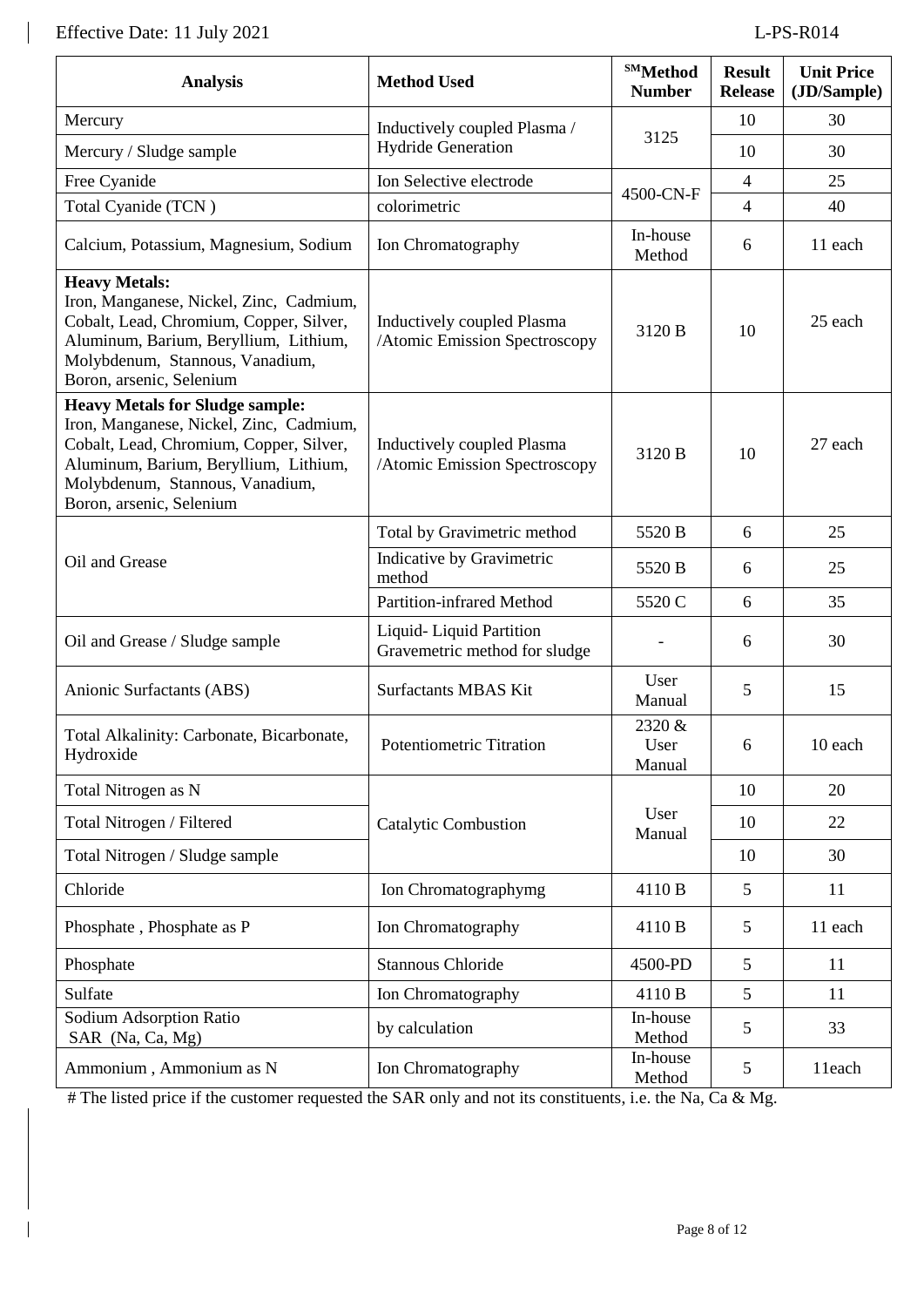# **5- Mobile Laboratory / Drinking Water**

| <b>Analysis</b>                                                                               | <b>Method Used</b>                                         | <b>SMMethod</b><br><b>Number</b> | <b>Unit Price</b><br>(JD/Sample) |
|-----------------------------------------------------------------------------------------------|------------------------------------------------------------|----------------------------------|----------------------------------|
| Ammonia                                                                                       | Nessler - Coloromitric                                     | <b>User Manual</b>               | 7                                |
| <b>Hardness</b>                                                                               | Titration                                                  | 2340 C                           | $\overline{7}$                   |
| PH                                                                                            | Electrometric                                              | 4500 H B                         | 3                                |
| Iron                                                                                          | HACH / Spectrophotometer<br>Single Beam                    | User Manual                      | 12                               |
| Fluoride                                                                                      | <b>SPANDS</b>                                              | 4500 F D                         | 10                               |
| <b>Electrical Conductivity</b>                                                                | <b>Laboratory Method</b>                                   | 2510 B                           | 3                                |
| Total Coliforms and <i>Escherichia coli</i><br>(Presence/Absence)                             | <b>Enzyme Substrate Test Colilert</b><br>From <b>IDEXX</b> | 9223 B                           | 28                               |
| Turbidity                                                                                     | Nephelometric                                              | 2130 B                           | 3                                |
| Nitrate                                                                                       | Spectrophotometer                                          | 4500 C                           | 12                               |
| Langerlier Saturated Index (LSI)<br>(pH, Temperature, TDS, HCO <sub>3</sub> , Total Hardness) | Calculation                                                | 1030 E                           | 30                               |

### **6- Field Analysis / Drinking Water**

| <b>Analysis</b>                           | <b>Method Used</b>       | <b>SMMethod Number</b> | <b>Unit Price</b><br>(JD/Sample) |
|-------------------------------------------|--------------------------|------------------------|----------------------------------|
| Ammonia                                   | Colorimetric             | User Manual            |                                  |
| <b>Residual Chlorine</b>                  | <b>DPD</b> Colorimetric  | 4500-Cl G              | ∍                                |
| <b>PH</b>                                 | Electrometric            | 4500 H B               | 3                                |
| <b>Electrical Conductivity</b>            | <b>Laboratory Method</b> | 2510 B                 | 3                                |
| Turbidity                                 | Nephelometric            | 2130 B                 | 3                                |
| <b>Oxidation Reduction Potential (Eh)</b> | Electrometric            | 2580 A                 |                                  |
| Temperature                               | <b>Laboratory Method</b> | 2550 B                 | 2                                |
| Dissolved Oxygen                          | Membrane Electrode       | $4500 - O \; G$        |                                  |

### **7- Field Analysis / Waste Water**

| <b>Analysis</b>                    | <b>Method Used</b>         | <b>SH</b> Method Number  | <b>Unit Price (JD/Sample)</b> |
|------------------------------------|----------------------------|--------------------------|-------------------------------|
| PH                                 | Electrometric              | 4500 H B                 |                               |
| <b>Residual Chlorine</b>           | Visual Color<br>Comparison | 4500-Cl G                |                               |
| Oxidation Reduction Potential (Eh) | Electrometric              | $\overline{\phantom{0}}$ |                               |

#### **SM : Standard Methods 23rd edition**

 $\overline{\phantom{a}}$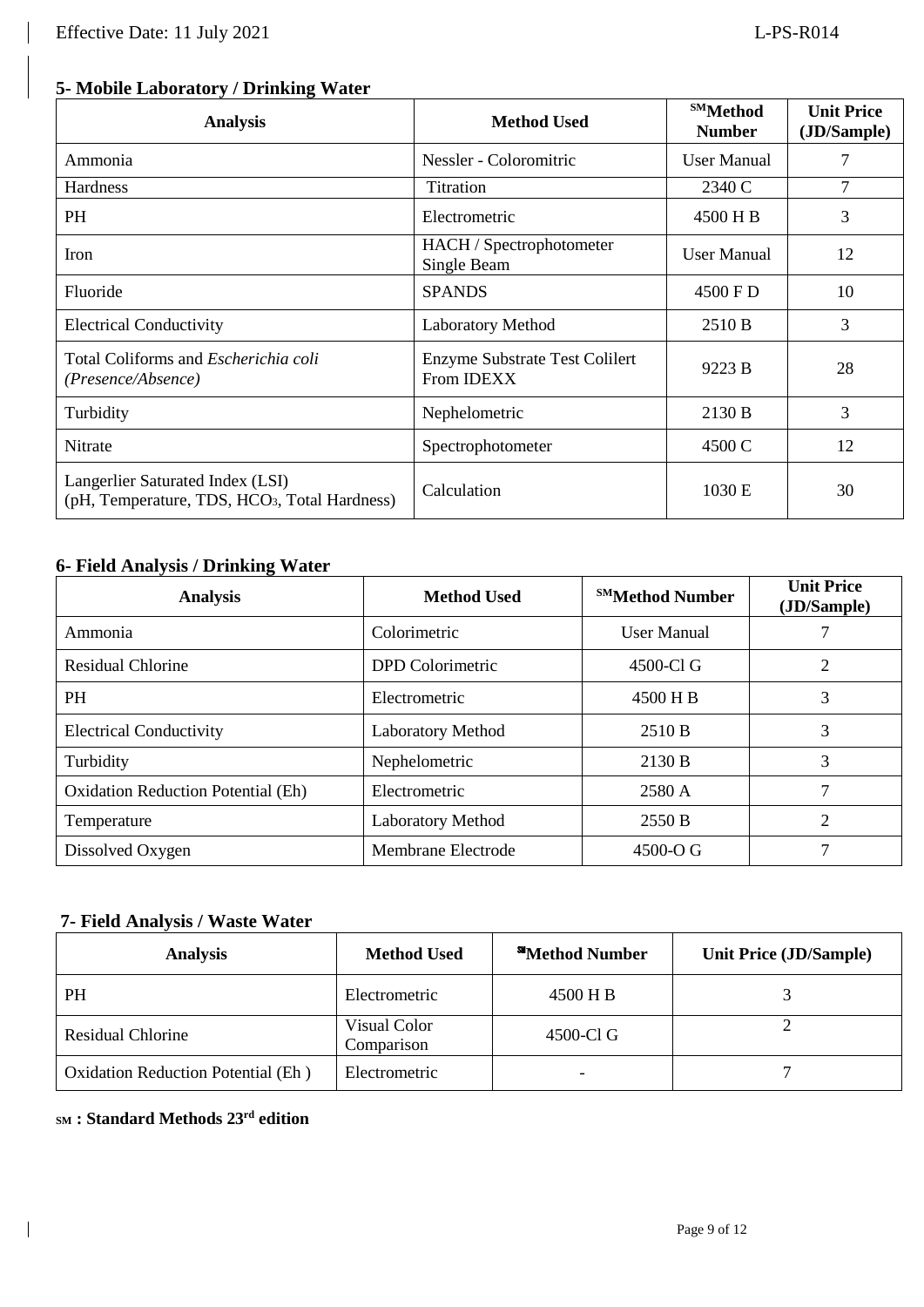| $\mathbf{I}$ | Sampling water by lab personnel & venicles |                                   |                                |                                  |  |  |
|--------------|--------------------------------------------|-----------------------------------|--------------------------------|----------------------------------|--|--|
|              | No of samples<br>collected                 | <b>Destination</b>                | Price (JD/Trip/day)<br>vehicle | Price (JD/Trip/day)<br>personnel |  |  |
|              |                                            | Within Greater Amman Directorate  | 30                             |                                  |  |  |
|              |                                            |                                   | 30                             | 30                               |  |  |
|              | $\leq 4$                                   |                                   | 50                             | 45                               |  |  |
|              |                                            | Outside Greater Amman Directorate | 50                             | 60                               |  |  |

# **1- Sampling Water by lab personnel & vehicles**

## **2- Sampling Waste Water by lab personnel & vehicles**

| <b>Description</b><br>(Wastewater) | No of samples<br>collected | <b>Destination</b>       | Price (JD/Trip/day)<br>vehicle | Price (JD/Trip/day)<br>personnel |
|------------------------------------|----------------------------|--------------------------|--------------------------------|----------------------------------|
|                                    | $\leq$ 4                   | Within Greater           | 30                             | 25                               |
|                                    | >4                         | Amman Directorate        | 30                             | 35                               |
| <b>Grab Samples</b>                | $\leq 4$                   | <b>Outside Greater</b>   | 50                             | 50                               |
|                                    | >4                         | <b>Amman Directorate</b> | 50                             | 70                               |
|                                    | $\leq$ 3                   | <b>Within Greater</b>    | 60                             | 30                               |
|                                    | >3                         | <b>Amman Directorate</b> | 60                             | 50                               |
| <b>Composite samples</b>           | $\leq$ 3                   | <b>Outside Greater</b>   | 100                            | 60                               |
|                                    | >3                         | <b>Amman Directorate</b> | 100                            | 100                              |

#### **3- Mobile Unit Accompanied by Lab personnel**

 $\overline{\phantom{a}}$ 

| <b>Destination</b>                       | Price (JD/Trip/day) vehicle | Price (JD/Trip/day) personnel |  |
|------------------------------------------|-----------------------------|-------------------------------|--|
| Within Greater Amman Directorate         | 200 <sup>1</sup>            | 50 1                          |  |
| <b>Outside Greater Amman Directorate</b> | 300 <sup>1</sup>            | 100 <sup>1</sup>              |  |

**<sup>1</sup>** The prices of analysis conducted by the mobile unit are added to the listed price and according to the main laboratory price list.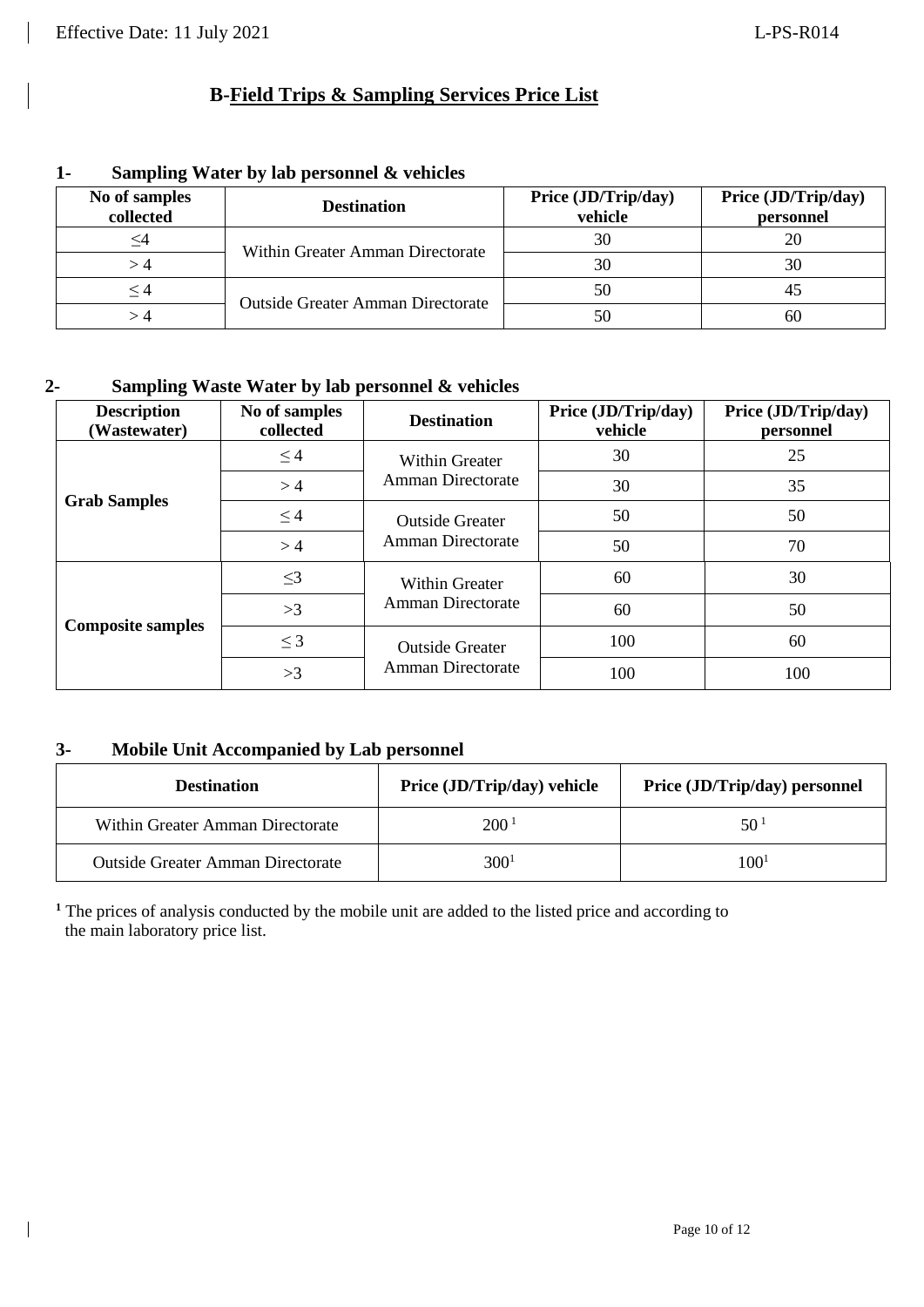#### **C-Historical Water Quality Data Services Price List**

**أجور البيانات التراكمية لنوعية المياه**

يتوفر لدى ىشئوون المختبرات والنوعية النتائج الخاصسة بالمياه والمياه العادمة منذ عام 1995 ولغاية تاريخه وتتضمض النتائج؛ نتائج العينات التي تم جمعها من قبل الأقسام الرقابية في مديرية النوعية وكذلك النتائج للعينات التي تم جمعها من قبل الجهات المختلفة في وزارة المياه والري.

- تتوفر المعلومات في ثلاث قواعد للبيانات تتوزع حسب الفترات الزمنيه التاليه:
- أ. من عام 1995–2002 : ويوجد صعوبة في استخراج هذه البيانات حيث لم ترد العينات في ذلك الوقت بأرقام ورموز تشير| الى المصدر بالتحديد وهذا يستوجب دراسة البيانات وتبويبها قبل اصدار نتائجها الأمر الذي يحتاج لوقت وجهد كبيرين. ب. من عام 2002 ولغاية تاريخه وهي سهلة الإستخراج.
	- آلية إحتساب الأجور للخدمات الفنية المتعلقه بالبيانات التراكمية لنوعية المباه:
	- 1 . يتم احتساب التكلفة الإجماليه الحقيقيه للبيانات التراكمية وفقاً لما هو وارد في قائمة أسعار التحاليل المعتمدة من سلطة المباه.
		- 2. النسبة المئوية المطلوبة من التكلفة الإجمالية الحقيقية هي 20%.
	- . التكلفة الإجماليه للبيانات التراكميه المطلوبه = التكلفة الإجماليه الحقيقيه للبيانات التراكمية X 20%.

## **D-Other Services Price List**

# **خدمات أخرى**

| الأجور      | الخدمة                                                                                      | الرقم                   |
|-------------|---------------------------------------------------------------------------------------------|-------------------------|
| 30          | اعداد خريطة من معلومات مملوكة لسلطة المياه                                                  | $\mathbf{1}$            |
| 20          | اعداد خريطة من معلومات خاصة بالزبون                                                         | $\mathbf{2}$            |
| $\sqrt{40}$ | استخدام احداثيات من GPS مملوك لسلطة المياه و اعداد الخريطة                                  | $\overline{\mathbf{3}}$ |
| 20          | استخدام احداثيات من GPS مملوك لسلطة المياه                                                  | $\overline{\mathbf{4}}$ |
| 100 د       | اعداد وصف هيدروجيولوجي لمنطقة الدراسة  من لوحة خريطة جيولوجية واحده                         | 5                       |
| 200         | كشوفات اعادة الترخيص للشركات والمقالع والتعدين واي منشآت لها أثار بيئية على<br>مصادر المياه |                         |

Page 11 of 12